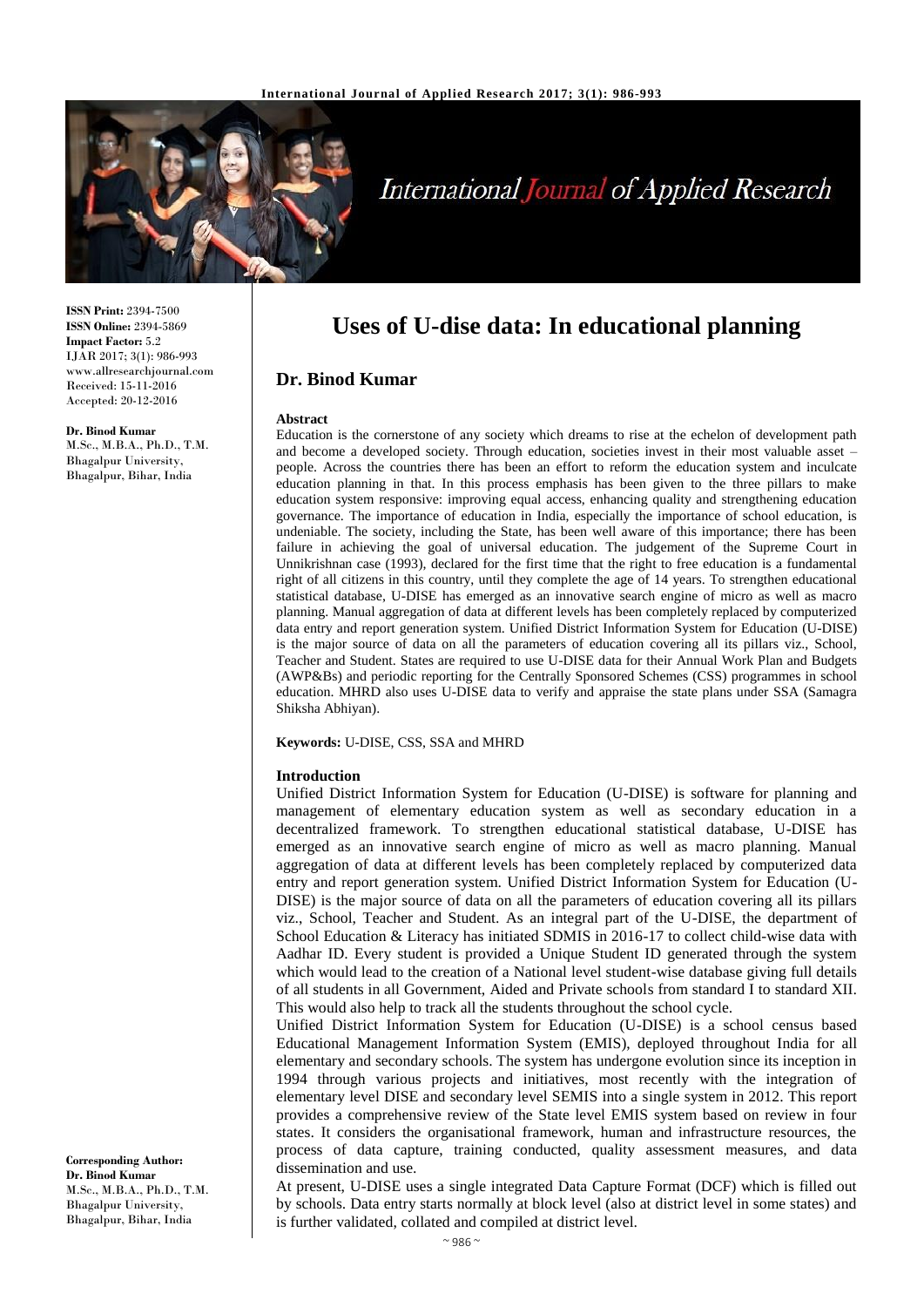The data from all districts is then verified and finalized at state level before it is shared with NIC, MHRD.

States are required to use U-DISE data for their Annual Work Plan and Budgets (AWP&Bs) and periodic reporting for the Centrally Sponsored Schemes (CSS) programmes in school education. MHRD also uses U-DISE data to verify and appraise the state plans under SSA (Samagra Shiksha Abhiyan).

The expansion of human capabilities is a necessary measure to translate economic growth into human progress. Human capability as conceived by Amartya Sen (1997), is the ability to human being to lead meaningful lives and also to enhance the substantive choice they have. Education for All (EFA) means to create choice for students, right from the alpha level and monitor their career progression that usually sets off after  $+2$ . Since  $2<sup>nd</sup>$  October, 1997 soon after introduction of District Primary Education Programme (DPEP), some major attempts have been initiated to redress challenges of primary education in Bihar. Vertical expansion of education programme through Sarva Shiksha Abhiyan (SSA) enfolding elementary education (up to  $8<sup>th</sup>$ class) in 2003 was another promise which is being translated in Bihar. No doubt, the hardware of schools got either updated or improved. So was the case with software in the form of teaching learning processes (TLP). The State Government of Bihar (GoB) made no mistake to focus on socially disadvantaged children and showed its determination to bring them into mainstream. Consequently, almost all negative parameters of school education for which Bihar was known have started fading for the last one decade and the U-turn has appeared in the horizon of school education.

This may be reflection of international summit (The Dakar conference, 2000) followed by national commitment to education (SSA, 2000) and legal force of Right to Education (86th Constitutional Amendment Act, 2001). The SSA, a highly ambitious programme spread over as districts of India to embrace he education apart from universal access, universal retention, learning outcomes, teacher capacity building and more on quantitative year wise target for each segment of elementary education by the end of 2010.

It does not require any debate to convince that India cannot go with the micro-incremental approach in its efforts to reach basic education for all. The change has to be much more substantial and the progress has to be much faster if the newly emerged commitment of pursuing quality education is fulfilled by the district which is a key unit of the SSA at the grass root level. The demand a massive movement through political and social mobilization that brings all sections of the society on a common platform and the sole agenda of providing Quality Education for All.

In 2018-19, MHRD has launched school education holistically without segmentation from pre-nursery to Class XII. Samagra Shiksha – is an integrated scheme for school education extended from pre-school to class XII to ensure inclusive and equitable quality education at all levels of school education. It subsumes the three schemes of Sarva Shiksha Abhiyan (SSA), Rashtriya Madhyamik Shiksha Abhiyan (RMSA) and Teacher Education (TE).

For successful implementation of any programme concerning elementary education as well as secondary education effective monitoring, coupled with efficient information system is essential. While monitoring framework under Samagra Shiksha is being developed

separately, sincere efforts have been made in strengthening Educational Management Information System (EMIS) in India.

Indian education System is one of the largest education systems in the world, more than 1.45 million schools imparting Elementary Education has been covered under U-DISE 2014-15. Keeping in view its size, the information system has a few limitations, which can be classified as administrative and non-administrative limitations. Some of these limitations are: (i) multiple data collection agencies, (ii) multiple directorates involved in data collection and lack of coordination among them; (iii) lack of understanding of the concept and definitions of educational statistics; (iv) lack of adequate staff of different levels; (v) lack of qualified and trained staff, especially at the lower levels; (vi) problems in distribution and collection of data capture formats; (vii) lack of district specific time-series data; (viii) time leg in data;  $(ix)$  reliability of education data;  $(x)$  data gaps;  $(xi)$  lack of equipments (computers) at lower levels; (xii) creation of new districts and changes in boundaries of the existing districts; (xiii) poor dissemination and utilization of data; and (xiv) lack of accountability at all levels. Notwithstanding these limitations, the school statistics form the basis of planning, monitoring and evaluation of various aspects of education, in general, primary and elementary education in particular.

Sporadic attempts have been made in the past to develop a computerized educational management information system in India. Among these, efforts made under the District Primary Education Programme (DPEP) are apparently one of the sincerest ones. Most of the earlier attempts at the Central and State Governments level failed to sustain and as such the overall education remained a matter of concern.

At the time of initiating DPEP in 1994, it was felt that a sound information system is essential for successful monitoring and implementation of the programme. It was also realized that to strengthen educational statistical database for planning and management in a decentralized framework, an innovative model was needed. It was expressed that DPEP with a focus on decentralized planning, required up-to-date and reliable school level information soon after it was collected. It reiterated further, in the context of decentralization of primary education. The imperativeness of more efficient and effective school and community database so that the signals relating to the trends in critical indicators could be tracked at various levels of decision making in the background, a pilot project for revitalization of educational statistics in India was initiated at NIEPA during 1995 with the financial assistance from UNICEF. The first version of the software named as 'District Information System for Education' (DISE) was released during the middle of 1995. The district level professionals were assisted and trained in the establishment of EMIS units. The first major review of the DISE was undertaken during 1997-98. The software was later redesigned in 2001 in light of requirements of the SSA.

# **Main features of dise 2001**

# **Timeline of UDISE and data collection**

Unified District Information on School Education (UDISE) initiated in 2012-13 integrating DISE for elementary education and SEMIS for secondary education is one of the largest Management Information Systems on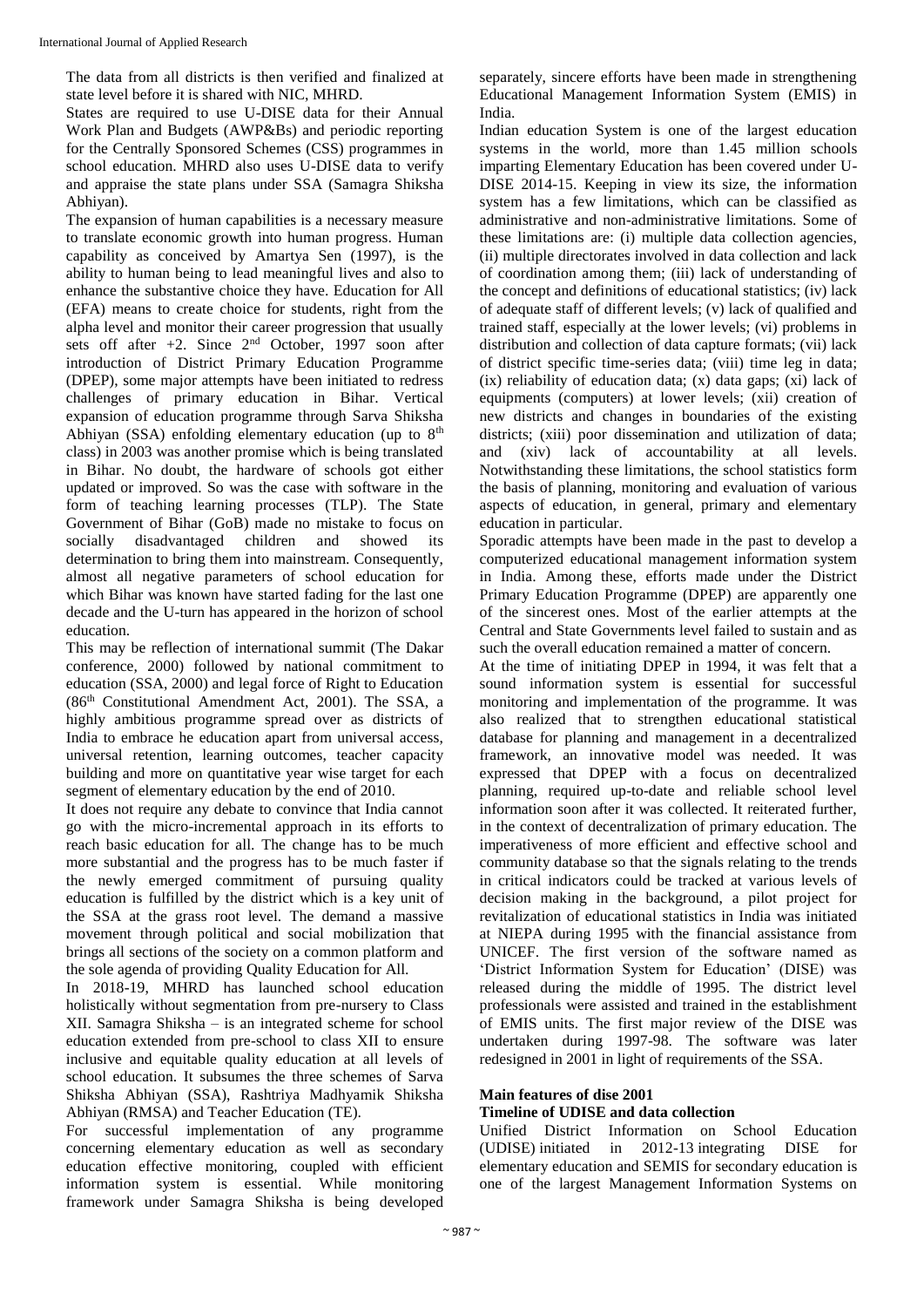School Education covering more than 1.5 million schools, 8.5 million teachers and 250 million children.

- In the early 1990's, as part of the District Primary Education Programme (DPEP) national endeavour, a school-based computerised information system was designed and developed
- An Education Management Information System (EMIS), called the District Information for Education (DISE) was created for Classes I to V for planning and monitoring the implementation of DPEP in 42 districts of 7 selected states.
- Over the years this was extended to cover the entire elementary level of education till class VIII.
- In 2008-09, with the introduction of the Rashtriya Madhyamik Siksha Abhiyan (RMSA), a separate and dedicated Secondary Education Management Information System (SEMIS) was started for class IX to XII.
- Subsequently, in 2012-13, the Unified District Information system for Education (UDISE) was launched by integrating the DISE for elementary education and SEMIS for secondary education.
- Since then, UDISE has acquired the status of Official Statistics of the Ministry of Human Resources Development (MHRD) and is now operational in all the districts of the country.
- All the parallel systems of data collection, including annual data collection by the Department of School Education & Literacy, MHRD, have discontinued and UDISE is the only source of information for the school education system.
- All MHRD publications with regard to school education statistics are now exclusively based on UDISE data.
- UDISE+ (UDISE plus) is an updated and improved version of UDISE. The entire system will be online and will gradually move towards collecting data in real time. Data from 2018-19 will be collected through this software.
- It will improve the quality and credibility of the data provided thereby making it analysis more robust and accurate. With the introduction of this system it will be easier for the States and UTs to monitor the progress of the schools and to reduce the time taken in data collection and analysis.

## **Main features of UDISE+**

The main features of UDISE+ and major achievements made so far are briefly presented below

- The system covers eight years of schooling in all primary, upper primary and primary/upper primary sections of the secondary and higher secondary schools.
- The concept and definitions of educational variables

involved therein have been standardized at the national level and are uniformly followed by all districts and states.

- It provides time series data at school, village, cluster, block and districts levels.
- The system defines core data on school location, management, rural-urban, enrolment, building, equipment, teachers, incentives, medium of instructions, children with special needs, examination results and student flows.
- It eliminates the chances of data manipulation of various levels.
- The states/districts have flexibility of adding supplementary variables depending upon their specific requirements on year-to-year basis. No additional software for computerization and analysis of state/district specific data is required/
- UDISE ensure two-way flow of information. School report card for each school is generated for sharing with the school and members of Vidyalaya Shiksha Samittee (VSS). The school report card contains key data on school and a summary of indicators which are compared with the cluster, block and the district averages.
- UDISE presents multi-user and modular system of software design for better management and security of databases.
- Online uploading of data: to enable real-time exchange of information, online uploading of UDISE+ data has been made mandatory from 2018-19.
- Traceability and audit trail of officials uploading the data
- Separate DCFs for each category of schools
- Rationalization of DCF
- Real-time collection of data
- Control and Supervision: UDISE+ is now hosted on the server of the National Informatics Centre
- Data Mapping-GIS Mapping of schools
- Data Verification-an app for third party verification
- Data Analytics

# **Limitations of UDISE**

- The offline data collection system
- Lack of accountability due to the absence of audit trail
- Single DISe Data Capture Format (DCF) for all categories of schools
- Lack of verification and analysis of Data
- Lack of coordination and supervision
- Multiple versions of data collection software

Based on data of UDISE 2016-17 (BIHAR)

**Table 1:** Number of schools

|                 | <b>Total number</b><br>of schools |               | Number of schools by<br>management, 2016-17 |                                           |  | Number of schools by category, 2016-17 |                                                                                 |                                                           |                                                                                                                                  |                                                                                     |  |  |
|-----------------|-----------------------------------|---------------|---------------------------------------------|-------------------------------------------|--|----------------------------------------|---------------------------------------------------------------------------------|-----------------------------------------------------------|----------------------------------------------------------------------------------------------------------------------------------|-------------------------------------------------------------------------------------|--|--|
| <b>District</b> | 2015-16                           | $2016-$<br>17 | <b>Government</b>                           | --- Government private (Grade 1-<br>Aided |  | Primary<br>5)                          | <b>Upper</b><br><b>Primary</b><br>(With<br>Primary<br>classes)<br>$(Grade 1-8)$ | Only<br><b>Upper</b><br><b>Primary</b><br>(Grade 6-<br>8) | <b>Secondary</b><br>and higher<br><b>Secondary</b><br><b>Schools</b><br>(Grade <sub>1</sub><br>10/12, 6<br>$10/12,8$ -<br>10/12) | Primary<br>schools/<br>section to<br><b>Upper</b><br>Primary<br>schools/<br>section |  |  |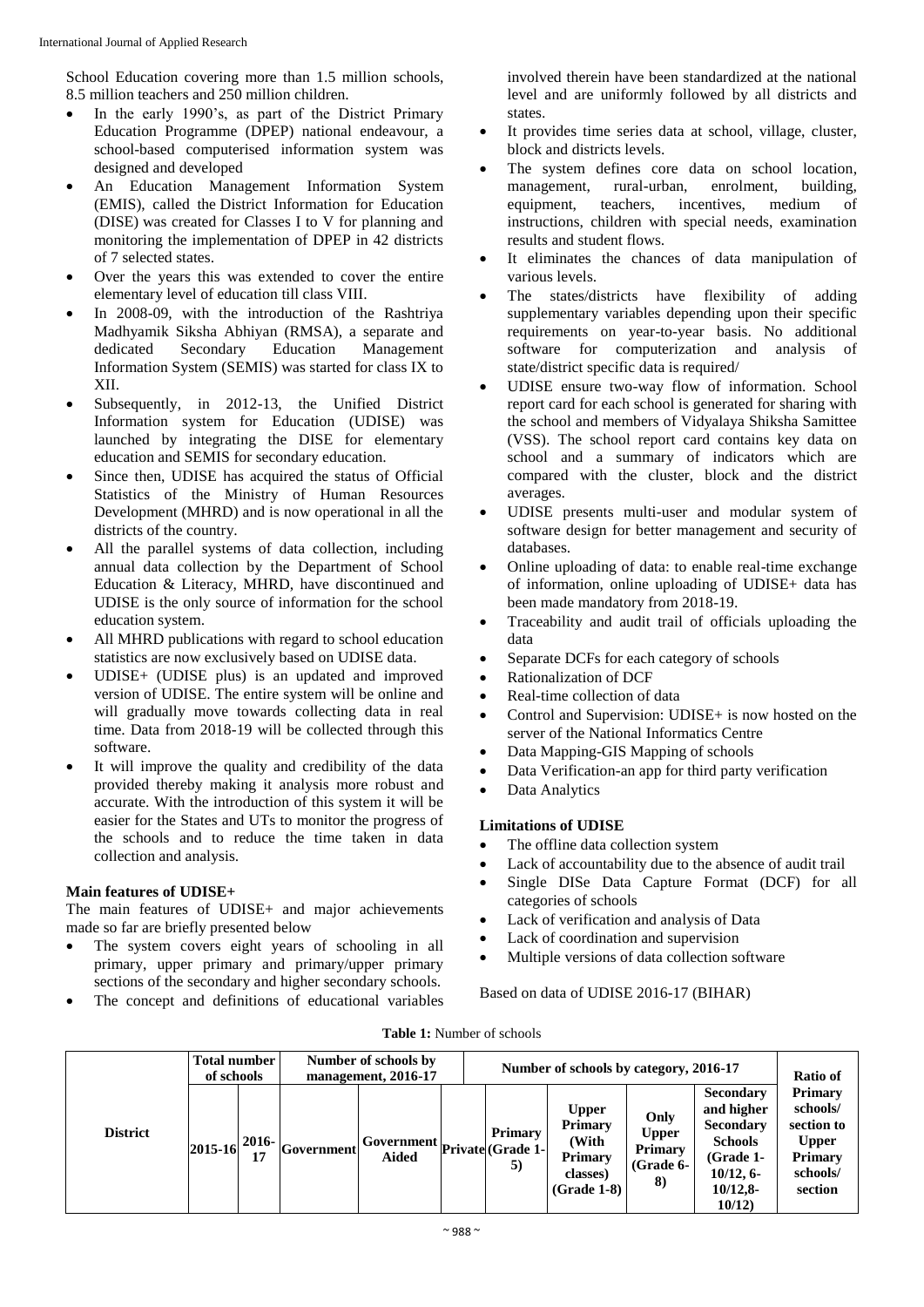| Pashchim Champaran | 2,925         | 2,984 | 2,559            | 114                     | 311              | 1,682  | 1,095            | 6                | 201              | 2.27 |
|--------------------|---------------|-------|------------------|-------------------------|------------------|--------|------------------|------------------|------------------|------|
| Purba Champaran    | 3,629         | 3,666 | 3,315            | $\overline{39}$         | $\overline{312}$ | 2,037  | 1,419            | 8                | $\overline{202}$ | 2.24 |
| Sheohar            | 474           | 475   | 422              | 14                      | $\overline{39}$  | 244    | 204              | $\mathbf{1}$     | 26               | 2.05 |
| Sitamarhi          | 2,328         | 2,359 | 2,091            | 41                      | 227              | 1,232  | 1,013            | 7                | 107              | 2.07 |
| Madhubani          | 3,279         | 3,265 | 2,958            | 147                     | 160              | 2,006  | 1,121            | 10               | 128              | 2.58 |
| Supaul             | 1,917         | 1,899 | 1,712            | 112                     | $\overline{75}$  | 1,095  | 701              | 12               | 91               | 2.34 |
| Araria             | 2,320         | 2,350 | 1,969            | 118                     | 263              | 1,383  | 837              | $\boldsymbol{0}$ | 130              | 2.43 |
| Kishanganj         | 1,749         | 1,767 | 1,417            | 283                     | 67               | 838    | 805              | $\mathbf{1}$     | 123              | 1.90 |
| Purnia             | 2,587         | 2,557 | 2,238            | 139                     | 180              | 1,410  | 936              | $\boldsymbol{0}$ | $\overline{211}$ | 2.22 |
| Katihar            | 2,168         | 2,267 | 1,839            | 276                     | 152              | 1,166  | 970              | $\boldsymbol{0}$ | 131              | 2.06 |
| Madhepura          | 1,604         | 1,643 | 1,578            | $\,8\,$                 | $\overline{57}$  | 852    | 704              | 8                | $\overline{79}$  | 2.06 |
| Saharsa            | 1,464         | 1,469 | 1,280            | 21                      | 168              | 803    | $\overline{592}$ | $\overline{4}$   | $\overline{70}$  | 2.19 |
| Darbhanga          | 2,796         | 2,808 | 2,419            | 147                     | 242              | 1,557  | 1,068            | 5                | 178              | 2.23 |
| Muzaffarpur        | 3,399         | 3,457 | 3,047            | 25                      | 385              | 1,711  | 1,550            | 6                | 190              | 1.97 |
| Gopalganj          | 2,043         | 2,070 | 1,791            | 29                      | $\overline{250}$ | 1,148  | 809              | $\sqrt{6}$       | 107              | 2.23 |
| Siwan              | 2,508         | 2,579 | 2,106            | 31                      | 442              | 1,311  | 1,167            | $\overline{21}$  | 80               | 2.01 |
| Saran              | 2,827         | 2,784 | 2,584            | 28                      | $\overline{172}$ | 1,550  | 1,123            | $\overline{23}$  | 88               | 2.23 |
| Vaishali           | 2,321         | 2,359 | 2,077            | $\overline{8}$          | 274              | 1,185  | 1,069            | $\boldsymbol{0}$ | 105              | 2.00 |
| Samastipur         | 2,884         | 2,883 | 2,645            | $\overline{16}$         | 222              | 1,725  | 1,027            | $\overline{21}$  | 110              | 2.47 |
| Begusarai          | 1,796         | 1,828 | 1,544            | 48                      | 236              | 867    | 840              | $\overline{4}$   | $\overline{117}$ | 1.89 |
| Khagaria           | 1,128         | 1,136 | 1,058            | 10                      | $\overline{68}$  | 565    | 504              | $\overline{8}$   | $\overline{59}$  | 1.97 |
| Bhagalpur          | 2,038         | 2,008 | 1,852            | $\overline{51}$         | $\overline{105}$ | 972    | 922              | $\overline{7}$   | $\overline{107}$ | 1.92 |
| Banka              | 2,208         | 2,229 | 2,071            | 28                      | 130              | 1,247  | 876              | $\overline{3}$   | 103              | 2.26 |
| Munger             | 1,234         | 1,228 | 1,112            | 16                      | 100              | 657    | 510              | $\overline{5}$   | $\overline{56}$  | 2.14 |
| Lakhisarai         | 866           | 872   | 777              | $\overline{3}$          | 92               | 498    | 332              | $\mathbf{1}$     | 41               | 2.32 |
| Sheikhpura         | 600           | 602   | $\overline{502}$ | $\overline{c}$          | 98               | 293    | $\overline{274}$ | $\overline{c}$   | $\overline{33}$  | 1.94 |
| Nalanda            | 2,646         | 2,680 | 2,203            | $\overline{35}$         | 442              | 1,469  | 1,108            | $\overline{8}$   | 95               | 2.20 |
| Patna              | 3,958         | 3,982 | 3,340            | $\overline{39}$         | 603              | 2,279  | 1,500            | $\overline{15}$  | 188              | 2.30 |
| Bhojpur            | 2,272         | 2,310 | 2,032            | 28                      | 250              | 1,254  | 903              | 24               | 129              | 2.14 |
| Buxar              | 1,307         | 1,270 | 1,176            | 29                      | 65               | 720    | 462              | 15               | 73               | 2.26 |
| Kaimur (Bhabua)    | 1,306         | 1,313 | 1,209            | $\overline{4}$          | 100              | 633    | 606              | $\sqrt{2}$       | 72               | 1.92 |
| Rohtas             | 2,603         | 2,634 | 2,111            | 37                      | 486              | 1,420  | 1,042            | $\overline{11}$  | 161              | 2.14 |
| Jehanabad          | 993           | 992   | 902              | $\overline{8}$          | 82               | 560    | 379              | $\sqrt{5}$       | 48               | 2.27 |
| Aurangabad         | 2,369         | 2,388 | 2,124            | $\overline{11}$         | 253              | 1,142  | 1,132            | $\overline{15}$  | 99               | 1.90 |
| Gaya               | 3,262         | 3,341 | 3,134            | 6                       | 201              | 1,748  | 1,447            | 9                | 137              | 2.09 |
| Nawada             | 1,918         | 1,955 | 1,689            | $\,8\,$                 | 258              | 1,031  | 857              | $\overline{2}$   | $\overline{65}$  | 2.11 |
| Jamui              | 1,848         | 1,861 | 1,710            | $\overline{\mathbf{3}}$ | 148              | 904    | 861              | $\boldsymbol{0}$ | $\overline{96}$  | 1.94 |
| Arwal              | 592           | 627   | 557              | $\overline{2}$          | 68               | 384    | 224              | $\overline{4}$   | 15               | 2.56 |
| <b>Total Bihar</b> | 80,166 80,897 |       | 71,150           | 1,964                   | 7,783            | 43,578 | 32,989           | 279              | 4,051            | 2.15 |

Infrastrucutre facilities, Number and percentage of schools where facility is not available

| Table 2: All Schools Building |  |
|-------------------------------|--|
|-------------------------------|--|

|                    | <b>Building</b> |               |                      |               |                             |  |  |  |  |  |  |
|--------------------|-----------------|---------------|----------------------|---------------|-----------------------------|--|--|--|--|--|--|
| <b>District</b>    | All schools,    |               | All schools, 2016-17 |               | Government schools, 2016-17 |  |  |  |  |  |  |
|                    | Number, 2015-16 | <b>Number</b> | Percentage           | <b>Number</b> | Percentage                  |  |  |  |  |  |  |
| Pashchim Champaran | 260             | 254           | 8.51                 | 253           | 9.89                        |  |  |  |  |  |  |
| Purba Champaran    | 622             | 602           | 16.42                | 595           | 17.95                       |  |  |  |  |  |  |
| Sheohar            | 79              | 76            | 16.00                | 74            | 17.54                       |  |  |  |  |  |  |
| Sitamarhi          | 227             | 210           | 8.90                 | 202           | 9.66                        |  |  |  |  |  |  |
| Madhubani          | 235             | 217           | 6.65                 | 217           | 7.34                        |  |  |  |  |  |  |
| Supaul             | 424             | 424           | 22.33                | 422           | 24.65                       |  |  |  |  |  |  |
| Araria             | 347             | 344           | 14.64                | 335           | 17.01                       |  |  |  |  |  |  |
| Kishanganj         | 172             | 164           | 9.28                 | 156           | 11.01                       |  |  |  |  |  |  |
| Purnia             | 438             | 452           | 17.68                | 449           | 20.06                       |  |  |  |  |  |  |
| Katihar            | 301             | 297           | 13.10                | 296           | 16.10                       |  |  |  |  |  |  |
| Madhepura          | 218             | 317           | 19.29                | 316           | 20.03                       |  |  |  |  |  |  |
| Saharsa            | 217             | 226           | 15.38                | 225           | 17.58                       |  |  |  |  |  |  |
| Darbhanga          | 307             | 299           | 10.65                | 299           | 12.36                       |  |  |  |  |  |  |
| Muzaffarpur        | 192             | 169           | 4.89                 | 159           | 5.22                        |  |  |  |  |  |  |
| Gopalganj          | 233             | 237           | 11.45                | 236           | 13.18                       |  |  |  |  |  |  |
| Siwan              | 121             | 128           | 4.96                 | 118           | 5.60                        |  |  |  |  |  |  |
| Saran              | 214             | 219           | 7.87                 | 218           | 8.44                        |  |  |  |  |  |  |
| Vaishali           | 189             | 177           | 7.50                 | 175           | 8.43                        |  |  |  |  |  |  |
| Samastipur         | 378             | 377           | 13.08                | 371           | 14.03                       |  |  |  |  |  |  |
| Begusarai          | 108             | 96            | 5.25                 | 93            | 6.02                        |  |  |  |  |  |  |
| Khagaria           | 69              | 69            | 6.07                 | 68            | 6.43                        |  |  |  |  |  |  |
| Bhagalpur          | 128             | 127           | 6.32                 | 125           | 6.75                        |  |  |  |  |  |  |
| Banka              | 106             | 106           | 4.76                 | 106           | 5.12                        |  |  |  |  |  |  |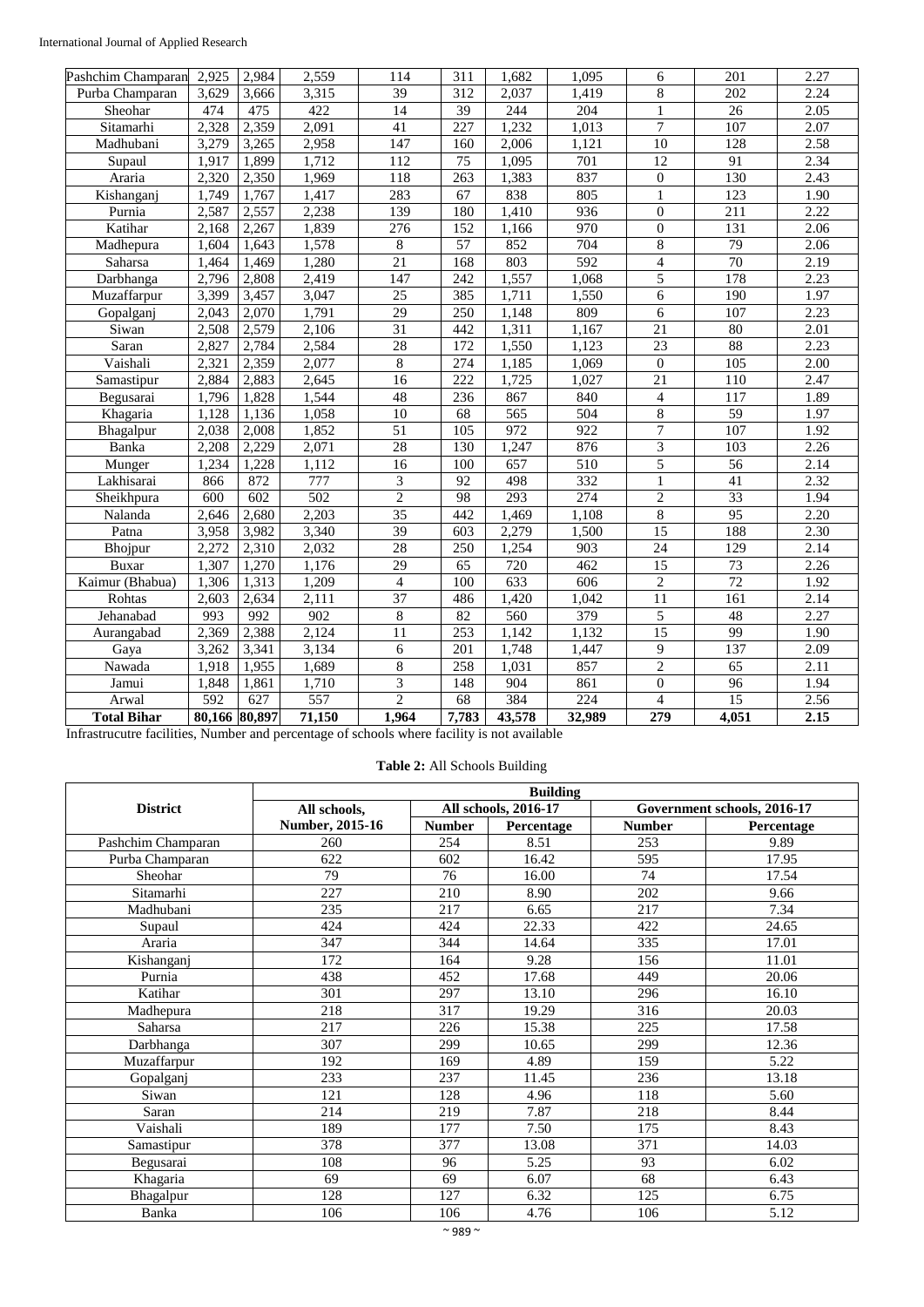| Munger             | 130   | 134   | 10.91 | 134   | 12.05 |
|--------------------|-------|-------|-------|-------|-------|
| Lakhisarai         | 111   | 95    | 10.89 | 95    | 12.23 |
| Sheikhpura         | 35    | 33    | 5.48  | 27    | 5.38  |
| Nalanda            | 55    | 71    | 2.65  | 58    | 2.63  |
| Patna              | 257   | 253   | 6.35  | 232   | 6.95  |
| Bhojpur            | 163   | 153   | 6.62  | 149   | 7.33  |
| Buxar              | 102   | 92    | 7.24  | 89    | 7.57  |
| Kaimur (Bhabua)    | 25    | 27    | 2.06  | 24    | 1.99  |
| Rohtas             | 149   | 142   | 5.39  | 137   | 6.49  |
| Jehanabad          | 20    | 21    | 2.12  | 18    | 2.00  |
| Aurangabad         | 233   | 223   | 9.34  | 216   | 10.17 |
| Gaya               | 110   | 116   | 3.47  | 116   | 3.70  |
| Nawada             | 123   | 116   | 5.93  | 114   | 6.75  |
| Jamui              | 151   | 113   | 6.07  | 112   | 6.55  |
| Arwal              | 38    | 64    | 10.21 | 62    | 11.13 |
| <b>Total Bihar</b> | 7,287 | 7,240 | 8.95  | 7,091 | 9.97  |

# **Table 3:** Classroom related information

|                    |                    | <b>Number of classrooms</b> |                           |                 | Percentage of classrooms in<br>good condition | <b>Number of schools having</b><br>single classroom |                          |                 |                    |
|--------------------|--------------------|-----------------------------|---------------------------|-----------------|-----------------------------------------------|-----------------------------------------------------|--------------------------|-----------------|--------------------|
| <b>District</b>    | <b>All schools</b> |                             | <b>Government schools</b> | All schools     |                                               | <b>Government</b> schools                           | All schools              |                 | Government schools |
|                    | 2015-16 2016-17    |                             | 2016-17                   | 2015-16 2016-17 |                                               | 2016-17                                             | 2015-162016-17           |                 | 2016-17            |
| Pashchim Champaran | 16,646             | 17,651                      | 13,489                    | 74.76           | 73.20                                         | 67.70                                               | 31                       | 28              | 28                 |
| Purba Champaran    | 18,563             | 19,615                      | 16,327                    | 79.90           | 75.88                                         | 71.72                                               | 33                       | $\overline{34}$ | $\overline{29}$    |
| Sheohar            | 2,599              | 2,786                       | 2,392                     | 75.61           | 75.48                                         | 72.83                                               | 3                        | 5               | 5                  |
| Sitamarhi          | 13,169             | 14,214                      | 11,684                    | 79.82           | 79.04                                         | 75.76                                               | 21                       | 19              | 19                 |
| Madhubani          | 15,331             | 16,006                      | 13,811                    | 70.85           | 70.95                                         | 69.36                                               | $\overline{69}$          | 68              | 67                 |
| Supaul             | 9,460              | 9,371                       | 7,953                     | 75.66           | 75.35                                         | 74.01                                               | $\overline{30}$          | 29              | 29                 |
| Araria             | 13,937             | 14,575                      | 11,375                    | 79.18           | 78.37                                         | 75.18                                               | 32                       | 30              | $\overline{30}$    |
| Kishanganj         | 10,343             | 10,788                      | 8,293                     | 79.72           | 78.10                                         | 79.32                                               | $\overline{\mathcal{L}}$ | $\overline{6}$  | $\overline{5}$     |
| Purnia             | 15,373             | 15,979                      | 13,137                    | 80.97           | 80.64                                         | 78.53                                               | $\overline{27}$          | 17              | $\overline{16}$    |
| Katihar            | 14,045             | 15,302                      | 12,001                    | 80.54           | 79.08                                         | 77.37                                               | $\overline{21}$          | 20              | 20                 |
| Madhepura          | 9,894              | 9,704                       | 9,085                     | 73.18           | 70.72                                         | 69.19                                               | 12                       | 10              | 10                 |
| Saharsa            | 8,324              | 8,715                       | 7,103                     | 78.52           | 76.36                                         | 72.38                                               | 16                       | 17              | 16                 |
| Darbhanga          | 15,710             | 16,520                      | 13,003                    | 80.04           | 78.78                                         | 75.44                                               | 54                       | $\overline{51}$ | 51                 |
| Muzaffarpur        | 18,812             | 21,128                      | 15,988                    | 68.27           | 68.07                                         | 66.28                                               | $\overline{68}$          | $\overline{60}$ | 57                 |
| Gopalgani          | 13,672             | 14,707                      | 11,943                    | 85.23           | 83.69                                         | 80.47                                               | 9                        | $\overline{9}$  | $\overline{9}$     |
| Siwan              | 14,844             | 15,657                      | 11,477                    | 78.57           | 80.16                                         | 74.51                                               | 42                       | 48              | 38                 |
| Saran              | 16,245             | 16,439                      | 14,365                    | 84.04           | 81.15                                         | 78.79                                               | $\overline{69}$          | $\overline{53}$ | $\overline{53}$    |
| Vaishali           | 14,747             | 15,695                      | 12,881                    | 83.71           | 83.93                                         | 80.61                                               | $\overline{75}$          | 70              | $\overline{70}$    |
| Samastipur         | 17,820             | 18,315                      | 15,972                    | 84.74           | 83.63                                         | 81.77                                               | $\overline{67}$          | $\overline{67}$ | 66                 |
| Begusarai          | 13,152             | 13,781                      | 11,102                    | 88.40           | 89.20                                         | 86.98                                               | 20                       | $\overline{21}$ | $\overline{21}$    |
| Khagaria           | 7,061              | 7,509                       | 6,760                     | 78.20           | 78.11                                         | 76.15                                               | 16                       | $\overline{18}$ | $\overline{18}$    |
| Bhagalpur          | 11,506             | 11,855                      | 10,547                    | 77.78           | 77.07                                         | 75.17                                               | $\overline{31}$          | 29              | $\overline{27}$    |
| Banka              | 10,055             | 10,327                      | 8,956                     | 74.84           | 74.31                                         | 71.46                                               | 32                       | $\overline{31}$ | 31                 |
| Munger             | 6,154              | 6,284                       | 5,260                     | 79.21           | 73.98                                         | 70.76                                               | 48                       | 45              | 43                 |
| Lakhisarai         | 5,331              | 5,601                       | 4,739                     | 82.46           | 81.16                                         | 78.03                                               | 13                       | $\overline{15}$ | 14                 |
| Sheikhpura         | 3,358              | 3,715                       | 2,921                     | 78.62           | 74.56                                         | 67.85                                               | 21                       | 18              | 17                 |
| Nalanda            | 14,894             | 15,319                      | 11,444                    | 85.72           | 85.23                                         | 81.13                                               | 63                       | 63              | 51                 |
| Patna              | 20,471             | 21,739                      | 15,678                    | 81.82           | 81.71                                         | 75.19                                               | 292                      | 282             | 275                |
| Bhojpur            | 12,542             | 13,438                      | 10,708                    | 78.63           | 78.35                                         | 73.72                                               | 21                       | 19              | 19                 |
| Buxar              | 8,437              | 8,429                       | 7,674                     | 84.33           | 81.40                                         | 80.69                                               | 15                       | 14              | 14                 |
| Kaimur (Bhabua)    | 8,438              | 8,799                       | 7,727                     | 81.56           | 78.34                                         | 75.72                                               | $\overline{12}$          | 9               | $\overline{9}$     |
| Rohtas             | 16,224             | 16,745                      | 11,829                    | 82.14           | 80.91                                         | 74.11                                               | 48                       | 38              | 37                 |
| Jehanabad          | 5,657              | 5,950                       | 5,079                     | 84.44           | 83.23                                         | 81.41                                               | 16                       | 16              | 16                 |
| Aurangabad         | 14,017             | 14,746                      | 12,115                    | 83.72           | 82.03                                         | 78.56                                               | 46                       | 35              | 35                 |
| Gaya               | 17,580             | 19,141                      | 17,047                    | 76.85           | 75.97                                         | 73.09                                               | $\overline{53}$          | 54              | $\overline{54}$    |
| Nawada             | 11,887             | 12,938                      | 10,394                    | 82.46           | 80.85                                         | 76.28                                               | $\overline{25}$          | $\overline{20}$ | $\overline{19}$    |
| Jamui              | 8,853              | 9,448                       | 7,979                     | 74.82           | 74.94                                         | 70.40                                               | 26                       | $\overline{25}$ | $\overline{25}$    |
| Arwal              | 3,401              | 3,624                       | 3,046                     | 84.00           | 80.96                                         | 77.84                                               | 12                       | 9               | 9                  |
| <b>Total Bihar</b> | 4,58,5524,82,555   |                             | 3,93,284                  | 79.81           | 78.67                                         | 75.45                                               | 1,493                    | 1,402           | 1,352              |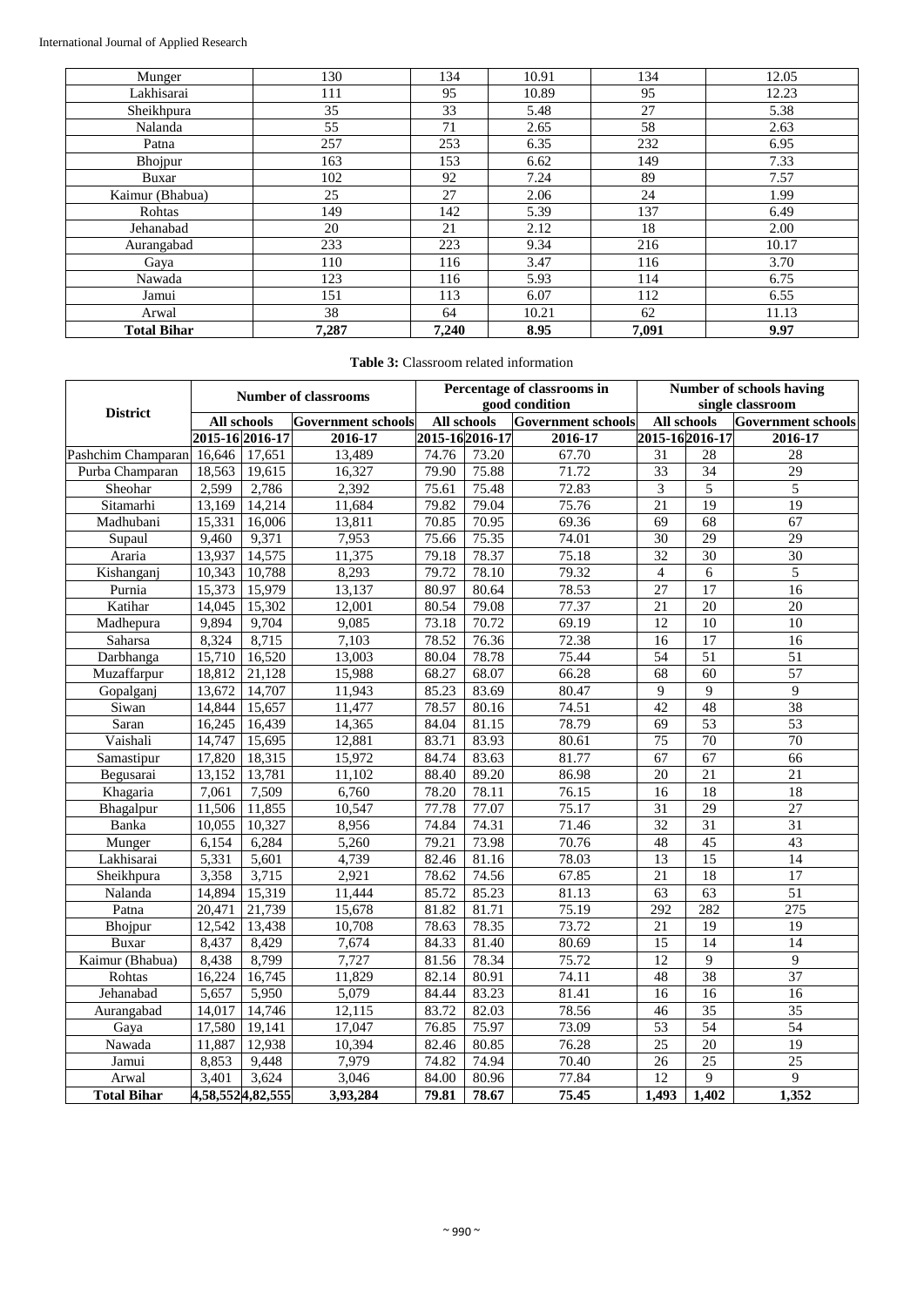|                    |              |                                                                                                              |                       |          |           |                    | Enrolment Elementary classes (Grade 1-8), 2016-17 |               |                       |                       |                |  |
|--------------------|--------------|--------------------------------------------------------------------------------------------------------------|-----------------------|----------|-----------|--------------------|---------------------------------------------------|---------------|-----------------------|-----------------------|----------------|--|
| <b>District</b>    |              | <b>By Gender</b>                                                                                             |                       |          |           |                    | By social group/religion                          |               | <b>By Management</b>  |                       |                |  |
|                    | <b>Total</b> | <b>Boys</b>                                                                                                  | <b>Girls</b>          | General  | <b>SC</b> | ST                 | <b>OBC</b>                                        | <b>Muslim</b> | Govt.                 | Govt.<br><b>Aided</b> | <b>Private</b> |  |
| Pashchim Champaran | 8,79,199     | 4,39,750                                                                                                     | 4,39,449              | 95,081   | 1,44,901  | 67,747             | 5,71,470                                          | 2,01,812      | 7,66,027              | 35,239                | 77,933         |  |
| Purba Champaran    | 11,07,378    | 5,56,813                                                                                                     | 5,50,565              | 1,46,412 | 1,76,717  | 7,350              | 7,76,899                                          | 2,09,513      | 10,67,665             | 8,443                 | 31,270         |  |
| Sheohar            | 1,55,872     | 77,752                                                                                                       | $\overline{78,120}$   | 27,187   | 28,599    | 1,002              | 99,084                                            | 25,540        | $\overline{1,}47,334$ | 3,956                 | 4,582          |  |
| Sitamarhi          | 7,87,223     | 3,92,769                                                                                                     | 3,94,454              | 1,20,697 | 1,29,276  | 3,338              | 5,33,912                                          | 1,60,759      | 7,44,575              | 9,320                 | 33,328         |  |
| Madhubani          | 9,92,044     | 4,95,246                                                                                                     | 4,96,798              | 1,22,905 | 2,00,871  | 2,568              | 6,65,700                                          | 1,96,168      | 9,28,504              | 33,675                | 29,865         |  |
| Supaul             | 4,90,908     | 2,50,712                                                                                                     | 2,40,196              | 47,295   | 1,00,605  | 2,505              | 3,40,503                                          | 84,156        | 4,51,839              | 24,932                | 14,137         |  |
| Araria             | 6,43,822     | 3,18,965                                                                                                     | 3,24,857              | 48,250   | 98,095    | 10,802             | 4,86,675                                          | 2,64,115      | 5,67,627              | 32,995                | 43,200         |  |
| Kishanganj         | 3,98,297     | 1,90,379                                                                                                     | 2,07,918              | 2,14,198 | 27,984    | 14,495             | 1,41,620                                          | 2,68,615      | 3,26,802              | 55,610                | 15,885         |  |
| Purnia             | 7,63,708     | 3,85,275                                                                                                     | 3,78,433              | 60,718   | 1,07,172  | 37,691             | 5,58,127                                          | 3,01,008      | 6,82,608              | 45,228                | 35,872         |  |
| Katihar            | 7,04,302     | 3,47,163                                                                                                     | 3,57,139              | 1,85,286 | 63,369    | 35,798             | 4,19,849                                          | 3,38,318      | 6,14,875              | 65,504                | 23,923         |  |
| Madhepura          | 4,93,555     | 2,54,747                                                                                                     | 2,38,808              | 26,659   | 1,11,220  | 4,817              | 3,50,859                                          | 55,791        | 4,79,894              | 2,213                 | 11,448         |  |
| Saharsa            | 4,71,140     | 2,43,582                                                                                                     | 2,27,558              | 58,079   | 1,07,311  | 4,469              | 3,01,281                                          | 64,424        | 4,39,418              | 6,003                 | 25,719         |  |
| Darbhanga          | 7,77,625     | 3,90,328                                                                                                     | 3,87,297              | 1,68,908 | 1,65,910  | 667                | 4,42,140                                          | 1,69,726      | 6,85,402              | 32,606                | 59,617         |  |
| Muzaffarpur        | 9,69,124     | 4,85,998                                                                                                     | 4,83,126              | 1,33,765 | 1,98,747  | 1,655              | 6,34,957                                          | 1,47,957      | 9,12,983              | 4,601                 | 51,540         |  |
| Gopalganj          | 4,99,432     | 2,38,891                                                                                                     | 2,60,541              | 61,262   | 80,343    | 18,481             | 3,39,346                                          | 73,241        | 4,64,197              | 7,251                 | 27,984         |  |
| Siwan              | 6,14,285     | 2,99,755                                                                                                     | 3,14,530              | 90,607   | 91,543    | 26,399             | 4,05,736                                          | 98,525        | 5,30,570              | 5,504                 | 78,211         |  |
| Saran              | 8,42,721     | 4,17,875                                                                                                     | 4,24,846              | 1,13,833 | 1,28,572  | 15,407             | 5,84,909                                          | 85,185        | 7,92,323              | 5,311                 | 45,087         |  |
| Vaishali           | 6,39,148     | 3,21,403                                                                                                     | 3,17,745              | 58,356   | 1,75,297  | 2,649              | 4,02,846                                          | 53,034        | 5,99,559              | 1,642                 | 37,947         |  |
| Samastipur         | 8,52,187     | 4,18,686                                                                                                     | 4,33,501              | 86,194   | 2,25,574  | 1,720              | 5,38,699                                          | 88,110        | 8,19,336              | 2,761                 | 30,090         |  |
| Begusarai          | 6,52,794     | 3,30,974                                                                                                     | 3,21,820              | 1,03,694 | 1,42,442  | 781                | 4,05,877                                          | 82,702        | 5,96,187              | 8,655                 | 47,952         |  |
| Khagaria           | 3,76,331     | $\overline{1,89,661}$                                                                                        | 1,86,670              | 31,409   | 78,713    | 1,505              | 2,64,704                                          | 35,053        | 3,66,401              | 4,473                 | 5,457          |  |
| Bhagalpur          | 6,08,139     | 3,02,590                                                                                                     | 3,05,549              | 74,966   | 94,846    | 22,308             | 4,16,019                                          | 99,317        | 5,67,860              | 15,054                | 25,225         |  |
| Banka              | 4,18,037     | 2,10,895                                                                                                     | 2,07,142              | 31,780   | 69,478    | 21,018             | 2,95,761                                          | 44,979        | 3,81,464              | 7,466                 | 29,107         |  |
| Munger             | 2,72,378     | 1,40,345                                                                                                     | 1,32,033              | 30,672   | 50,860    | 8,049              | 1,82,797                                          | 17,311        | 2,46,554              | 2,419                 | 23,405         |  |
| Lakhisarai         | 2,31,972     | 1,18,953                                                                                                     | 1,13,019              | 34,006   | 42,782    | $\overline{3,}461$ | 1,51,723                                          | 8,623         | 2,17,054              | 1,171                 | 13,747         |  |
| Sheikhpura         | 1,50,532     | 77,854                                                                                                       | 72,678                | 19,553   | 37,755    | 41                 | 93,183                                            | 6,647         | 1,37,438              | 338                   | 12,756         |  |
| Nalanda            | 5,49,013     | 2,77,154                                                                                                     | 2,71,859              | 43,331   | 1,50,205  | 1,407              | 3,54,070                                          | 23,526        | 4,87,912              | 5,471                 | 55,630         |  |
| Patna              | 8,44,855     | 4,15,947                                                                                                     | $\overline{4,28,908}$ | 87,572   | 1,98,300  | 3,611              | 5,55,372                                          | 41,751        | 7,71,189              | 12,552                | 61,114         |  |
| Bhojpur            | 5,51,679     | 2,78,102                                                                                                     | 2,73,577              | 82,166   | 1,09,705  | 5,961              | 3,53,847                                          | 36,841        | 4,93,740              | 7,079                 | 50,860         |  |
| Buxar              | 3,24,092     | 1,60,606                                                                                                     | 1,63,486              | 42,446   | 59,042    | 7,054              | 2,15,550                                          | 20,208        | 3,07,028              | 4,232                 | 12,832         |  |
| Kaimur (Bhabua)    | 3,42,897     | 1,71,860                                                                                                     | 1,71,037              | 33,133   | 92,386    | 17,147             | 2,00,231                                          | 32,717        | 3,31,091              | 540                   | 11,266         |  |
| Rohtas             | 5,85,932     | 2,94,502                                                                                                     | 2,91,430              | 65,534   | 1,38,302  | 8,942              | 3,73,154                                          | 56,981        | 5,29,924              | 5,152                 | 50,856         |  |
| Jehanabad          | 1,94,923     | 95,199                                                                                                       | 99,724                | 17,482   | 50,730    | 345                | 1,26,366                                          | 10,569        | 1,88,294              | 665                   | 5,964          |  |
| Aurangabad         | 5,85,156     | 2,91,786                                                                                                     | 2,93,370              | 69,133   | 1,76,502  | 2,277              | 3,37,244                                          | 42,710        | 5,43,836              | 2,286                 | 39,034         |  |
| Gaya               | 8,40,850     | 4,13,711                                                                                                     | 4,27,139              | 75,148   | 3,25,821  | 4,629              | 4,35,252                                          | 66,677        | 8,02,568              | 806                   | 37,476         |  |
| Nawada             | 5,16,030     | 2,62,855                                                                                                     | 2,53,175              | 65,235   | 1,52,683  | 2,658              | 2,95,454                                          | 45,351        | 4,76,319              | 824                   | 38,887         |  |
| Jamui              | 4,30,223     | 2,21,580                                                                                                     | 2,08,643              | 42,502   | 87,224    | 28,986             | 2,71,511                                          | 48,617        | 4,01,671              | 395                   | 28,157         |  |
| Arwal              | 1,61,661     | 81,429                                                                                                       | 80,232                | 12,288   | 39,553    | 300                | 1,09,520                                          | 12,790        | 1,54,359              | 105                   | 7,197          |  |
| <b>Total Bihar</b> |              | 2,17,19,464[1,08,62,092[1,08,57,372[28,27,742[44,59,435]4,00,040[1,40,32,247[36,19,367[2,00,22,427] 4,62,477 |                       |          |           |                    |                                                   |               |                       |                       | 12,34,560      |  |

## **Table 4:** Enrolment

# **Table 5:** Outcomes

|                    |                                                                     |              | Annual Average Dropout rate, Primary level, 2016-17 |       |                          |           |           |       |         |  |  |  |
|--------------------|---------------------------------------------------------------------|--------------|-----------------------------------------------------|-------|--------------------------|-----------|-----------|-------|---------|--|--|--|
| <b>District</b>    | <b>Annual Average Dropout rate,</b><br>Primary level Total, 2015-16 |              | <b>By Gender</b>                                    |       | By social group/religion |           |           |       |         |  |  |  |
|                    |                                                                     | <b>Total</b> | <b>Boys</b>                                         | Girls | General                  | <b>SC</b> | <b>ST</b> | OBC   | Muslim  |  |  |  |
| Pashchim Champaran | 4.72                                                                | 11.59        | 12.29                                               | 10.88 | 7.47                     | 19.65     | 12.66     | 11.45 | 7.50    |  |  |  |
| Purba Champaran    | $\qquad \qquad -$                                                   | 12.12        | 13.17                                               | 11.03 | 22.68                    | 11.15     | $-7.40$   | 11.16 | 7.06    |  |  |  |
| Sheohar            | $\qquad \qquad -$                                                   | 8.96         | 10.07                                               | 7.83  | 7.41                     | 22.24     | $-297.69$ | 10.31 | 11.84   |  |  |  |
| Sitamarhi          |                                                                     | 6.31         | 6.53                                                | 6.09  | 0.02                     | 10.15     | $-149.25$ | 9.31  | 6.44    |  |  |  |
| Madhubani          | 2.75                                                                | 2.80         | 2.88                                                | 2.72  | 4.06                     | 9.61      | 13.41     | 3.36  | $-4.08$ |  |  |  |
| Supaul             | $\overline{\phantom{a}}$                                            | 8.77         | 9.31                                                | 8.19  | 6.76                     | 15.69     | 21.38     | 10.44 | 16.74   |  |  |  |
| Araria             |                                                                     | 14.70        | 16.26                                               | 13.10 | 16.11                    | 19.87     | 23.14     | 14.42 | 17.31   |  |  |  |
| Kishanganj         | 2.30                                                                | 13.05        | 14.58                                               | 11.55 | 14.58                    | 24.67     | 17.27     | 10.36 | 16.63   |  |  |  |
| Purnia             |                                                                     | 10.76        | 11.41                                               | 10.07 | 3.73                     | 14.77     | 14.49     | 11.65 | 6.72    |  |  |  |
| Katihar            | ۰                                                                   | 5.58         | 6.52                                                | 4.64  | 5.57                     | 16.29     | 10.01     | 5.49  | 9.52    |  |  |  |
| Madhepura          | ٠                                                                   | 9.34         | 9.43                                                | 9.24  | 19.68                    | 17.18     | $-2.52$   | 11.14 | 9.59    |  |  |  |
| Saharsa            | $\overline{\phantom{a}}$                                            | 9.03         | 9.69                                                | 8.31  | 6.14                     | 10.17     | 30.20     | 11.41 | 7.09    |  |  |  |
| Darbhanga          | $\overline{a}$                                                      | 11.45        | 12.65                                               | 10.21 | 11.51                    | 15.24     | 66.72     | 12.11 | 12.75   |  |  |  |
| Muzaffarpur        | 2.19                                                                | 1.86         | 2.30                                                | 1.42  | 1.27                     | 7.89      | 25.90     | 1.90  | 5.27    |  |  |  |
| Gopalganj          | $\overline{\phantom{a}}$                                            | 20.61        | 23.14                                               | 18.11 | 29.03                    | 18.99     | 25.86     | 18.39 | 16.48   |  |  |  |
| Siwan              | ۰                                                                   | 12.63        | 13.41                                               | 11.86 | 14.20                    | 16.64     | 9.73      | 11.99 | 8.25    |  |  |  |
| Saran              | ٠                                                                   | 8.36         | 9.20                                                | 7.52  | 11.47                    | 12.27     | 2.82      | 7.31  | 6.70    |  |  |  |
| Vaishali           | 0.24                                                                | 2.86         | 2.69                                                | 3.02  | $-2.92$                  | 12.68     | $-44.72$  | 3.93  | 7.46    |  |  |  |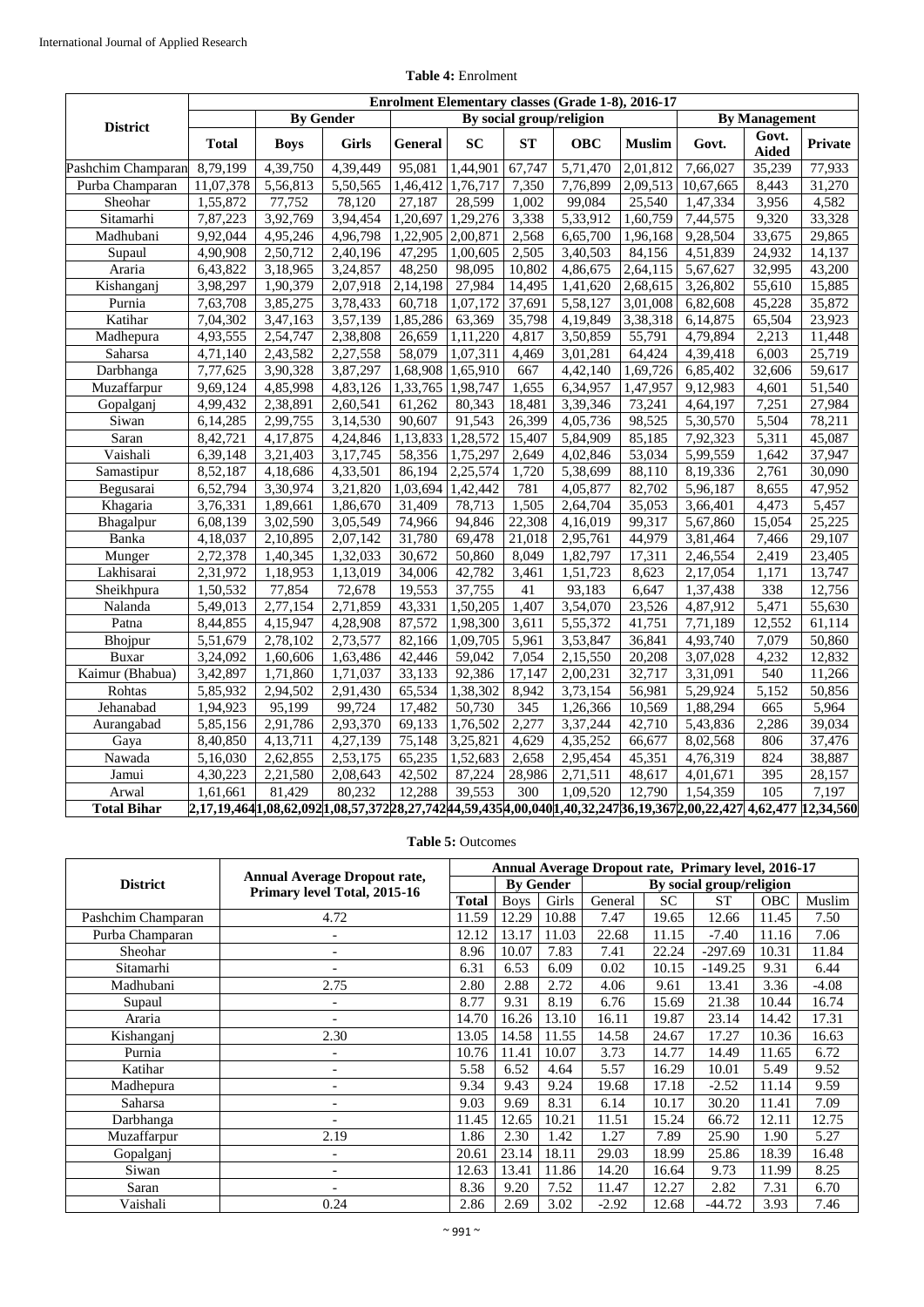| Samastipur         | 1.69                         | 6.68  | 7.93  | 5.43  | 5.18    | 4.73     | 25.03    | 10.22 | 7.71     |
|--------------------|------------------------------|-------|-------|-------|---------|----------|----------|-------|----------|
| Begusarai          | $\overline{a}$               | 5.81  | 6.03  | 5.59  | 0.38    | $-11.60$ | $-49.15$ | 10.98 | $-2.57$  |
| Khagaria           | $\qquad \qquad \blacksquare$ | 9.44  | 10.24 | 8.62  | 6.12    | 13.87    | $-36.21$ | 10.94 | 10.03    |
| Bhagalpur          | 2.00                         | 7.38  | 7.63  | 7.13  | 6.39    | $-3.38$  | 5.30     | 10.50 | $-1.01$  |
| Banka              | 0.41                         | 10.09 | 11.20 | 8.94  | 9.93    | 7.16     | 21.16    | 11.64 | 10.67    |
| Munger             | $\overline{a}$               | 9.61  | 9.02  | 10.24 | 11.28   | 2.17     | 13.60    | 10.58 | $-27.14$ |
| Lakhisarai         | 1.67                         | 6.79  | 6.76  | 6.81  | 2.52    | 7.88     | 27.75    | 6.79  | 8.77     |
| Sheikhpura         | $\qquad \qquad -$            | 6.53  | 6.18  | 6.90  | 3.44    | 16.62    | 73.45    | 5.83  | 4.88     |
| Nalanda            | 3.43                         | 14.08 | 15.02 | 13.09 | 24.42   | 14.97    | $-6.62$  | 11.79 | 5.75     |
| Patna              |                              | 13.50 | 14.68 | 12.32 | 29.57   | 15.68    | 7.65     | 10.54 | 11.69    |
| Bhojpur            | $\qquad \qquad \blacksquare$ | 10.17 | 10.64 | 9.70  | 13.02   | 12.45    | 11.50    | 8.72  | 0.09     |
| Buxar              | $\qquad \qquad \blacksquare$ | 16.20 | 17.89 | 14.47 | 25.72   | 15.63    | 18.26    | 14.74 | 11.50    |
| Kaimur (Bhabua)    | 2.33                         | 4.27  | 4.17  | 4.37  | $-3.72$ | 12.04    | 5.39     | 3.96  | 4.30     |
| Rohtas             | $\overline{a}$               | 10.24 | 11.57 | 8.84  | 18.60   | 13.75    | 20.92    | 8.69  | 9.92     |
| Jehanabad          | 0.13                         | 20.93 | 23.26 | 18.57 | 32.69   | 24.82    | 29.87    | 19.66 | $-2.49$  |
| Aurangabad (Bihar) | $\overline{a}$               | 8.22  | 8.52  | 7.91  | 11.79   | 13.45    | 14.97    | 6.63  | 6.10     |
| Gaya               | 0.37                         | 12.27 | 12.84 | 11.71 | 10.62   | 20.87    | $-43.66$ | 10.12 | 10.27    |
| Nawada             | ٠                            | 9.17  | 9.44  | 8.89  | 8.74    | 18.43    | 23.56    | 7.87  | 7.01     |
| Jamui              | 2.46                         | 9.65  | 9.79  | 9.50  | 6.55    | 13.27    | 14.66    | 10.45 | 16.11    |
| Arwal              | $\qquad \qquad \blacksquare$ | 1.74  | 1.46  | 2.03  | 6.40    | 10.32    | $-0.90$  | 0.39  | 2.72     |
| <b>Total Bihar</b> | ۰                            | 9.53  | 10.26 | 8.78  | 11.13   | 12.94    | 27.10    | 9.69  | 8.75     |

**Table 6:** Transition rate, Primary to Upper Primary level

|                    | <b>Transition rate, Primary to Upper</b> |              | Transition rate, Primary to Upper Primary level, 2016-17 |                  |                   |                 |                          |            |               |  |  |  |
|--------------------|------------------------------------------|--------------|----------------------------------------------------------|------------------|-------------------|-----------------|--------------------------|------------|---------------|--|--|--|
| <b>District</b>    | Primary level, Total, 2015-16            |              |                                                          | <b>By Gender</b> |                   |                 | By social group/religion |            |               |  |  |  |
|                    |                                          | <b>Total</b> | <b>Boys</b>                                              | <b>Girls</b>     | <b>General</b>    | $\overline{SC}$ | <b>ST</b>                | <b>OBC</b> | <b>Muslim</b> |  |  |  |
| Pashchim Champaran | 81.96                                    | 74.13        | 74.00                                                    | 74.27            | 80.51             | 66.31           | 74.27                    | 75.24      | 78.06         |  |  |  |
| Purba Champaran    | 86.07                                    | 74.00        | 73.25                                                    | 74.78            | 65.23             | 75.69           | 115.08                   | 75.29      | 77.60         |  |  |  |
| Sheohar            | 89.83                                    | 76.82        | 74.63                                                    | 79.05            | 73.76             | 77.60           | 284.21                   | 76.97      | 69.24         |  |  |  |
| Sitamarhi          | 85.22                                    | 77.91        | 76.73                                                    | 79.09            | 82.15             | 80.16           | 179.25                   | 76.30      | 77.39         |  |  |  |
| Madhubani          | 81.03                                    | 79.43        | 79.18                                                    | 79.68            | 76.49             | 74.09           | 69.08                    | 81.53      | 82.60         |  |  |  |
| Supaul             | 81.74                                    | 71.04        | 71.42                                                    | 70.62            | 68.50             | 69.23           | 70.20                    | 71.86      | 59.60         |  |  |  |
| Araria             | 73.29                                    | 59.41        | 57.60                                                    | 61.20            | 68.04             | 53.70           | $\overline{52.26}$       | 59.91      | 52.14         |  |  |  |
| Kishanganj         | 77.47                                    | 69.46        | 65.08                                                    | 73.47            | 67.57             | 70.24           | 55.51                    | 73.81      | 67.76         |  |  |  |
| Purnia             | 76.18                                    | 69.37        | 68.50                                                    | 70.26            | 78.54             | 65.53           | 59.71                    | 69.82      | 68.38         |  |  |  |
| Katihar            | 82.50                                    | 76.90        | 74.11                                                    | 79.71            | 73.71             | 78.43           | 67.14                    | 79.02      | 72.77         |  |  |  |
| Madhepura          | 80.68                                    | 70.30        | 70.15                                                    | 70.46            | 68.11             | 72.18           | 85.93                    | 69.76      | 70.04         |  |  |  |
| Saharsa            | 76.83                                    | 68.24        | 68.24                                                    | 68.25            | 73.11             | 64.22           | 58.41                    | 68.79      | 70.87         |  |  |  |
| Darbhanga          | 84.24                                    | 72.75        | 71.42                                                    | 74.14            | 74.94             | 68.13           | 10.84                    | 73.84      | 75.52         |  |  |  |
| Muzaffarpur        | 85.05                                    | 84.96        | 83.77                                                    | 86.17            | 86.24             | 80.65           | 63.11                    | 86.06      | 81.97         |  |  |  |
| Gopalganj          | 89.24                                    | 69.78        | 67.08                                                    | 72.36            | 62.40             | 65.89           | 69.43                    | 72.23      | 71.46         |  |  |  |
| Siwan              | 91.45                                    | 78.42        | 76.56                                                    | 80.21            | 75.20             | 76.50           | 84.08                    | 79.21      | 81.68         |  |  |  |
| Saran              | 88.84                                    | 79.88        | 78.77                                                    | 80.98            | 78.87             | 77.36           | 79.91                    | 80.62      | 78.15         |  |  |  |
| Vaishali           | 89.99                                    | 85.94        | 85.64                                                    | 86.25            | 92.21             | 83.70           | 119.76                   | 85.88      | 83.48         |  |  |  |
| Samastipur         | 85.73                                    | 81.02        | 78.99                                                    | 83.01            | 81.42             | 86.27           | 38.91                    | 79.31      | 80.90         |  |  |  |
| Begusarai          | 90.24                                    | 85.83        | 84.52                                                    | 87.19            | 88.40             | 98.35           | 317.65                   | 81.57      | 96.55         |  |  |  |
| Khagaria           | 81.41                                    | 72.75        | 72.43                                                    | 73.08            | 77.14             | 63.89           | 116.87                   | 74.53      | 72.43         |  |  |  |
| Bhagalpur          | 83.80                                    | 80.88        | 79.55                                                    | 82.23            | $\frac{1}{77.00}$ | 94.33           | 74.94                    | 79.42      | 80.06         |  |  |  |
| Banka              | 84.74                                    | 75.13        | 73.92                                                    | 76.38            | 78.76             | 83.83           | 60.03                    | 74.19      | 75.86         |  |  |  |
| Munger             | 86.45                                    | 78.28        | 83.24                                                    | 73.06            | 74.91             | 72.68           | 48.54                    | 81.48      | 98.62         |  |  |  |
| Lakhisarai         | 87.14                                    | 81.62        | 81.87                                                    | 81.36            | 85.52             | 73.31           | 40.76                    | 84.41      | 77.62         |  |  |  |
| Sheikhpura         | 89.76                                    | 80.86        | 80.13                                                    | 81.62            | 86.27             | 73.94           | 18.75                    | 82.26      | 83.54         |  |  |  |
| Nalanda            | 80.75                                    | 71.13        | 70.17                                                    | 72.14            | 66.06             | 68.34           | 92.17                    | 72.95      | 78.03         |  |  |  |
| Patna              | 88.05                                    | 74.37        | 73.36                                                    | 75.34            | 62.83             | 71.08           | 75.24                    | 77.92      | 77.52         |  |  |  |
| Bhojpur            | 92.06                                    | 79.43        | 78.94                                                    | 79.93            | 80.06             | 73.40           | 75.21                    | 81.28      | 91.90         |  |  |  |
| Buxar              | 87.28                                    | 71.84        | 70.06                                                    | 73.66            | 65.69             | 72.66           | 67.06                    | 73.20      | 76.45         |  |  |  |
| Kaimur (Bhabua)    | 89.51                                    | 86.74        | 86.60                                                    | 86.88            | 90.84             | 84.49           | 80.05                    | 87.72      | 90.09         |  |  |  |
| Rohtas             | 92.36                                    | 80.57        | 78.46                                                    | 82.77            | 72.07             | 80.97           | 64.68                    | 82.58      | 84.91         |  |  |  |
| Jehanabad          | 88.12                                    | 67.68        | 64.69                                                    | 70.66            | 60.86             | 68.34           | 15.22                    | 68.77      | 87.54         |  |  |  |
| Aurangabad (Bihar) | 89.52                                    | 80.60        | 80.36                                                    | 80.85            | 77.22             | 77.92           | 61.45                    | 82.82      | 82.36         |  |  |  |
| Gaya               | 83.50                                    | 72.93        | 72.08                                                    | 73.75            | 74.66             | 65.22           | 66.22                    | 77.95      | 77.65         |  |  |  |
| Nawada             | 85.62                                    | 72.91        | 72.85                                                    | 72.98            | 81.49             | 64.18           | 50.77                    | 75.48      | 76.66         |  |  |  |
| Jamui              | 83.28                                    | 75.59        | 75.72                                                    | 75.44            | 83.13             | 75.04           | 59.76                    | 76.25      | 62.58         |  |  |  |
| Arwal              | 89.60                                    | 82.86        | 82.93                                                    | 82.79            | 79.35             | 81.81           | 47.92                    | 83.76      | 89.51         |  |  |  |
| <b>Total Bihar</b> | 84.96                                    | 76.12        | 75.13                                                    | 77.12            | 75.24             | 74.23           | 56.71                    | 77.07      | 74.28         |  |  |  |